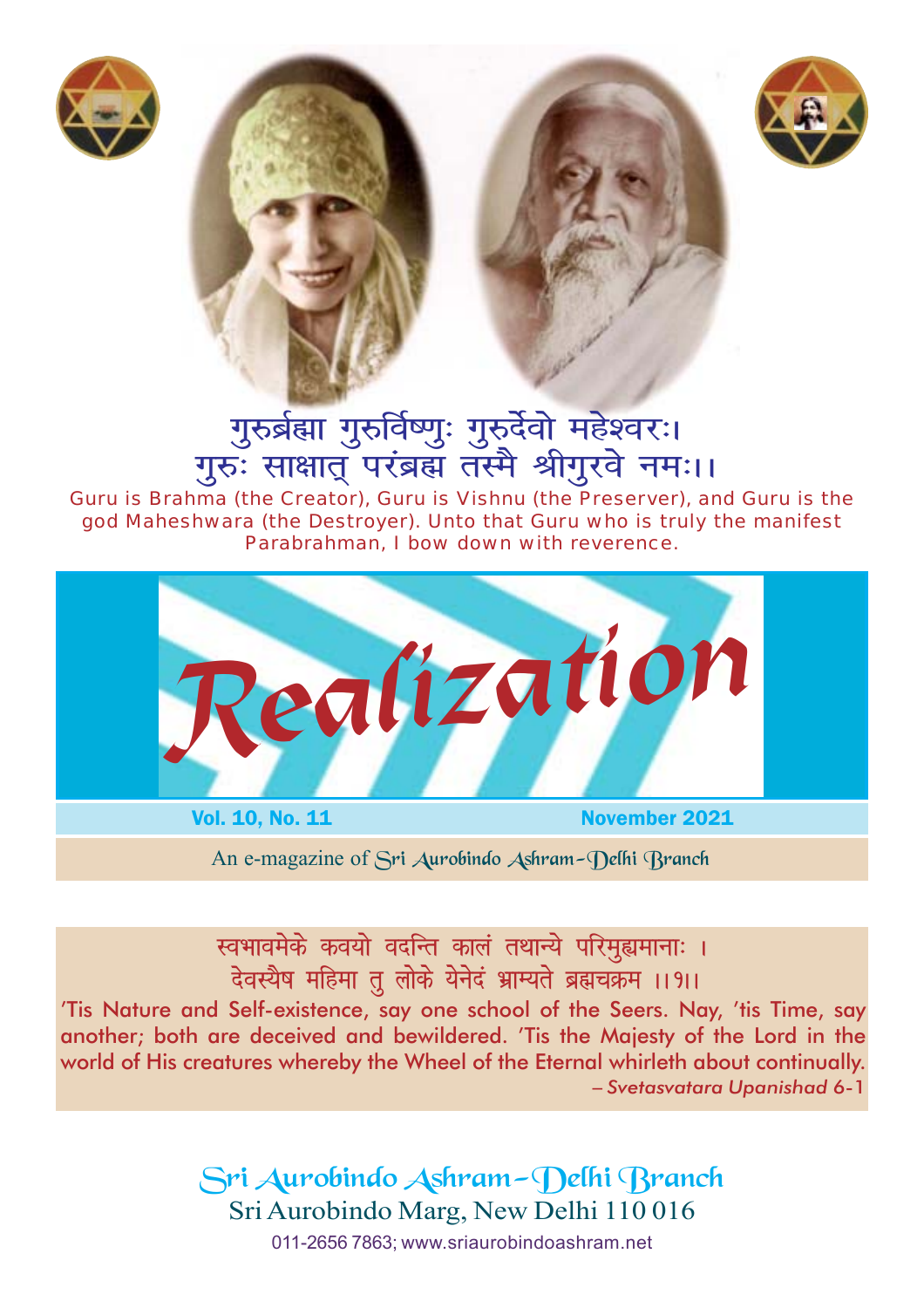|                                                                                      |                                  | <b>Ongoing &amp; Forthcoming Events</b>                                                                    |  |                                                           |  |  |  |  |
|--------------------------------------------------------------------------------------|----------------------------------|------------------------------------------------------------------------------------------------------------|--|-----------------------------------------------------------|--|--|--|--|
| November 2021                                                                        |                                  |                                                                                                            |  |                                                           |  |  |  |  |
| <b>Meditation &amp; Satsang venue: Meditation Hall</b>                               |                                  |                                                                                                            |  |                                                           |  |  |  |  |
|                                                                                      | <b>Monday - Saturday</b>         | $7 - 7:30$ pm                                                                                              |  | <b>Collective Meditation</b>                              |  |  |  |  |
|                                                                                      |                                  | <b>Sunday Meditation &amp; Discourses 10 am</b>                                                            |  |                                                           |  |  |  |  |
| <b>Nov 07</b>                                                                        | <b>The Three Steps of Nature</b> |                                                                                                            |  | Dr. Mankul Goyal                                          |  |  |  |  |
| (Based on Sri Aurobindo's The Synthesis of Yoga, Ch 2)                               |                                  |                                                                                                            |  |                                                           |  |  |  |  |
|                                                                                      | <b>Musical Offering</b>          |                                                                                                            |  | Ms Arunima & Mr. Aditya Pathak                            |  |  |  |  |
| <b>Nov 14</b>                                                                        | A Bond of Perfect Consciousness  |                                                                                                            |  | Dr. Mithu Pal                                             |  |  |  |  |
|                                                                                      |                                  | (Based on the Mother's Prayers & Meditations, Prayer of 20 May 1914)                                       |  |                                                           |  |  |  |  |
|                                                                                      | <b>Musical Offering</b>          |                                                                                                            |  | Dr. Mithu Pal                                             |  |  |  |  |
| <b>Nov 21</b>                                                                        | <b>Reality Omnipresent</b>       |                                                                                                            |  | Dr. Ramesh Bijlani                                        |  |  |  |  |
|                                                                                      |                                  | (Based on Sri Aurobindo's The Life Divine, Bk 1, Ch 4)                                                     |  |                                                           |  |  |  |  |
| <b>Nov 28</b>                                                                        | <b>Musical Offering</b>          |                                                                                                            |  | Ms. Pragya Taneja                                         |  |  |  |  |
|                                                                                      | <b>Musical Offering</b>          | सांस्कृतिक संवेदनशीलता हमारे अस्तित्व के लिए कितनी महत्वपूर्ण - संदर्भ श्रीअरविंद Dr. Sachchidananda Joshi |  | Ms. Premsheela                                            |  |  |  |  |
|                                                                                      |                                  |                                                                                                            |  |                                                           |  |  |  |  |
| Satsangs will be posted on: https://www.youtube.com/channel/UCcmF6JzAOsBMdqJjZbnmyng |                                  |                                                                                                            |  |                                                           |  |  |  |  |
| <b>ONLINE CLASSES by Shri Prashant Khanna on FREE CONFERENCE CALL PLATFORM</b>       |                                  |                                                                                                            |  |                                                           |  |  |  |  |
| <b>Thursdays: 04,11,18,25</b><br>$11:15$ am-12:15 pm<br><b>Bhagvad Gita</b>          |                                  |                                                                                                            |  |                                                           |  |  |  |  |
|                                                                                      |                                  |                                                                                                            |  | To join, please contact Dr. Sonia Gupta (+91 98103 05078) |  |  |  |  |
|                                                                                      | <b>Saturdays: 06,13,20,27</b>    | $11:00$ am-12 noon                                                                                         |  | <b>Bhagvad Gita</b>                                       |  |  |  |  |
| Hybrid - Online + Physical (Sri Aurobindo Bhavan, Gurgaon)                           |                                  |                                                                                                            |  |                                                           |  |  |  |  |
| To join, please contact Sri Satya Prakash (+91 88007 61046)                          |                                  |                                                                                                            |  |                                                           |  |  |  |  |
|                                                                                      | <b>Sundays: 07,14,21,28</b>      | 11:15 am-12 noon                                                                                           |  | <b>Sonnets by Sri Aurobindo</b>                           |  |  |  |  |

| To join, please contact Sri Satya Prakash (+91 88007 61046) |  |  |  |
|-------------------------------------------------------------|--|--|--|
|-------------------------------------------------------------|--|--|--|

| Sri Aurobindo Ashram-Delhi Branch's SOCIAL MEDIA LINKS |                             |                                                         |  |  |  |  |
|--------------------------------------------------------|-----------------------------|---------------------------------------------------------|--|--|--|--|
| YouTube                                                |                             | https://youtube.com/sriaurobindoashramdelhibranch       |  |  |  |  |
| Facebook                                               |                             | http://facebook.com/sriaurobindoashramdelhibranch       |  |  |  |  |
| Instagram                                              | ÷                           | https://www.instagram.com/sriaurobindoashramdelhibranch |  |  |  |  |
| Twitter                                                | ÷                           | https://twitter.com/saadelhibranch                      |  |  |  |  |
| Website                                                | ÷                           | http://sriaurobindoashram.net/                          |  |  |  |  |
| Micro Website                                          | $\mathcal{L}^{\mathcal{L}}$ | http://sriaurobindoashram.net/Mirra100/                 |  |  |  |  |

e



Precautions to minimize the spread of coronavirus to be observed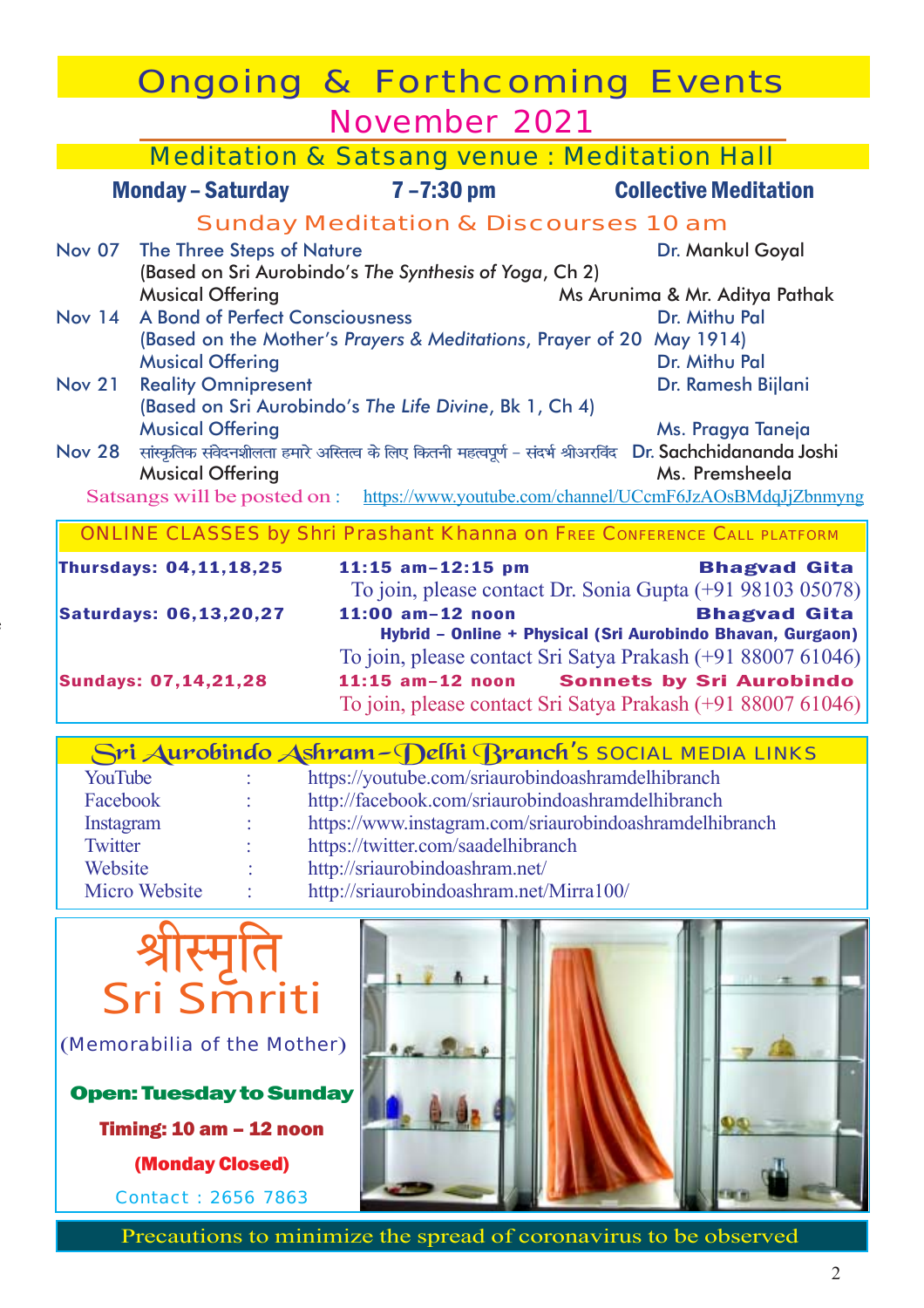Ashram Library (Knowledge) Tuesday to Sunday Timings : 10:00 A.M. – 4:30 P.M. **(Monday closed) Contact : 011** 2656 7863

### The Mother's Integral Health Centre Activities

### Phone 88005 52685, <tmihc2000@gmail.com>

Speciality Clinics by Appointment

- Tue/Thu/Sat 10 am–12 noon Allopathy
- Saturday 11 am–1 pm Ayurveda Tuesday 10 am–12 noon Counselling Thursday 11 am–12 noon Eye specialist Mon/Wed/Fri 2012 11 am–1 pm Homeopathy Mon-Sat (6 days) 10:30 am-12:30 pm Physiotherapy
- 

FREE Virtual Medical Consultation with Dr. Tarun Baveja ON COVID, LIFESTYLE, PHYSICAL, OR PSYCHOLOGICAL ISSUES

Dr. Baveja, a general physician with over 30 years experience. has been working for The Mother's International School since 1996. For appointment, pl. contact : 88005 52685; <tmihc2000@gmail.com>

### 5th Online Vision Improvement Course

November 13-14 [2nd Sat–Sun] & 19-20 [Fri: gazetted holiday–Sat], 2021

Contact Info : 88005 52685; <tmihc2000@gmail.com>

Round-the-Year classes on the Physical Practices of Yoga

Mon/Wed/Fri 2012 11 am–12 noon Ms. Vidya Mundhra Mon/Wed/Fri 5:30–6:30 pm Ms. Deepa Bisht

#### Ongoing activities venue: ONLY on SKYPE (ID: tmihc2000)

| <b>Monday</b>   | $4:00 - 4:45$ pm                                                                        | <b>Vivekachoodamani</b>     | <b>Discourse</b> | <b>Dr. Tarun Baveja</b> |  |
|-----------------|-----------------------------------------------------------------------------------------|-----------------------------|------------------|-------------------------|--|
| Tue/Thu         | $4:00 - 4:45$ pm                                                                        | <b>Aparoksanubhuti</b>      | <b>Discourse</b> | <b>Dr. Tarun Baveja</b> |  |
| Wed/Fri         | $4:00 - 4:45$ pm                                                                        | Tattva-Bodh                 | <b>Discourse</b> | <b>Dr. Tarun Baveja</b> |  |
| <b>Saturday</b> | $4:00 - 4:45$ pm                                                                        | <b>Bhagvad Gita Sadhana</b> | <b>Discourse</b> | <b>Dr. Tarun Baveja</b> |  |
| <b>Sunday</b>   | $4:00 - 4:45$ pm                                                                        | <b>Satsang</b>              | <b>Discourse</b> | <b>Dr. Tarun Baveja</b> |  |
|                 | Contact: 011-2685 8563; Ms. Swati Kohli <swatikohli3@gmail.com></swatikohli3@gmail.com> |                             |                  |                         |  |

Matri Kala Mandir (MKM) CLASSES

Corona Virus (COVID-19) outbreak has forced all Matri Kala Mandir classes in abeyance. Please make a status-check on the Ashram website, www.sriaurobindoashram.net.

Precautions to minimize the spread of coronavirus to be observed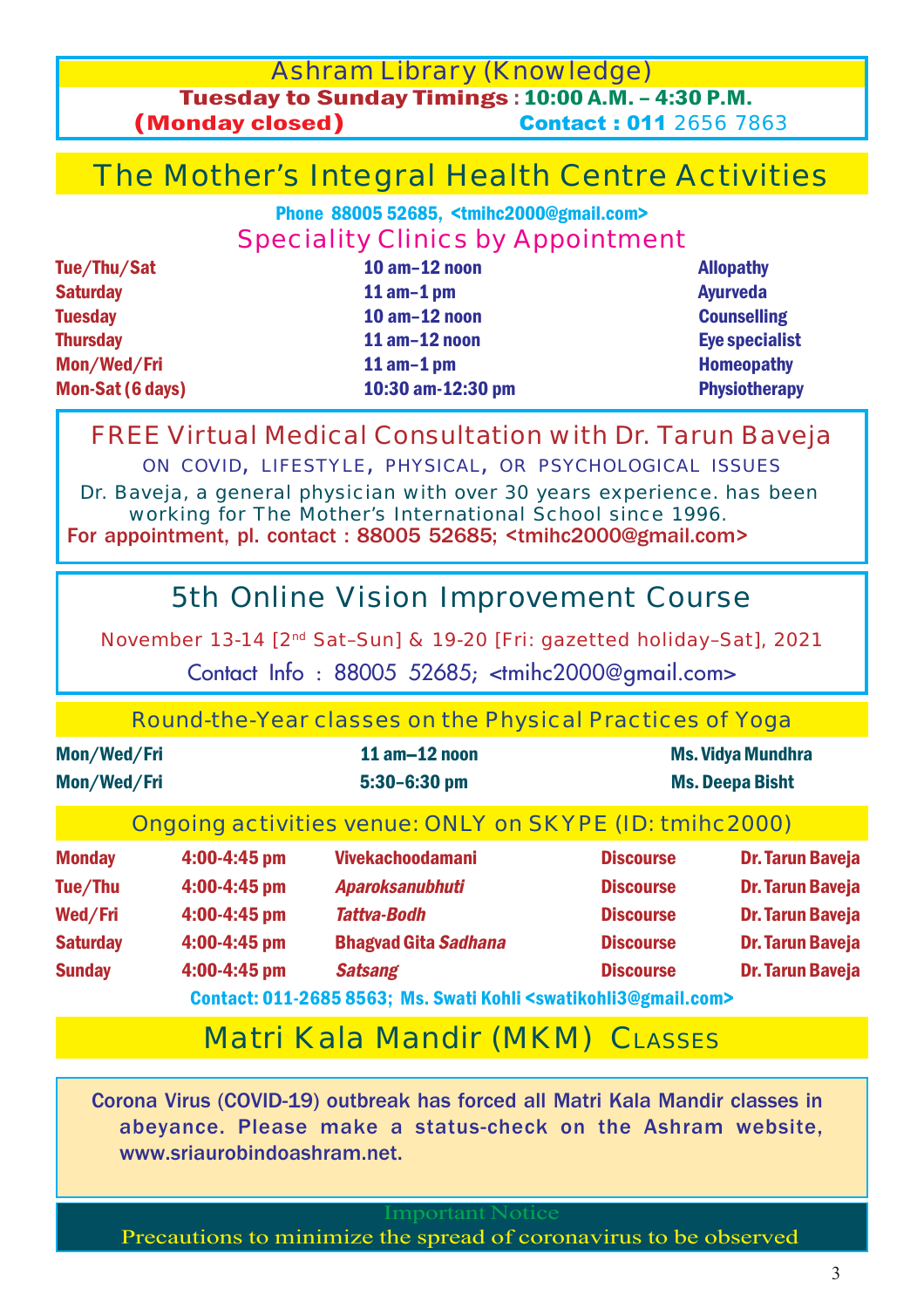## Important Days in the Ashram

17 November Anniversary of the Mother's *Mahasamadhi* Day

**Day of silent aspiration and invocation for her Presence within**

20 November Anniversary of the Mother's *Samadhi* Day

**The Mother's body was laid to rest in the courtyard of Sri Aurobindo Ashram, Pondicherry**

24 November Anniversary of the *Siddhi* Day *– Darshan* Day



दर्शन (Darshan)

A victory won over the lower nature gives a deeper and more lasting joy than any external success. *24 November 1971* – *The Mother*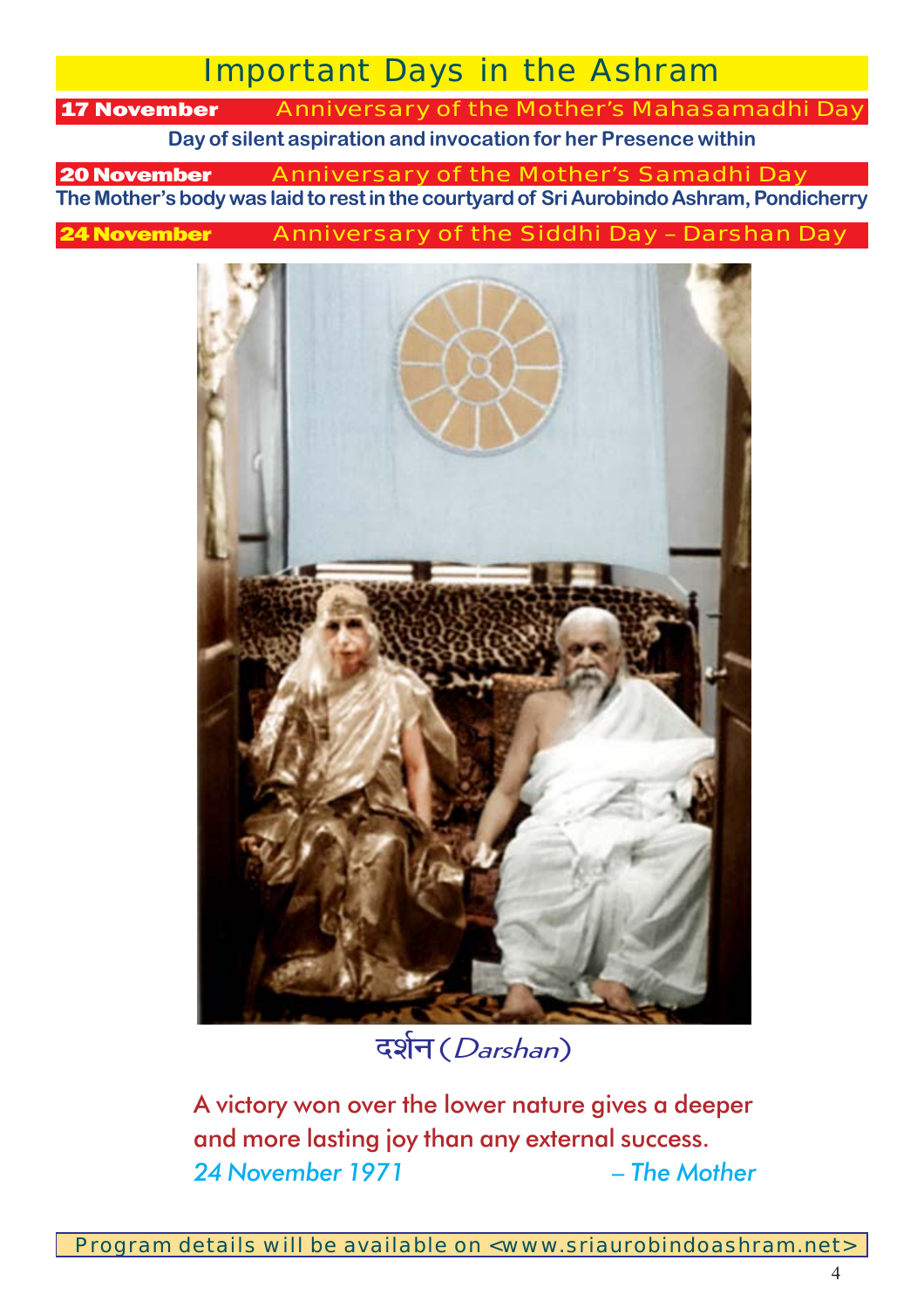### The Philosophy of the Upanishads Maya : the Principle of Phenomenal Existence (3)

In phenomena Maya becomes objectivised in a hundred elusive forms, amid whose complex variety we long strive vainly to find the one supreme clue. The old thinkers long followed various of the main threads, but none led them to the mysterious starting point of her motions. "Then" says the Svetasvatara "they followed after concentration of Yoga and saw the Might of the Spirit of the Lord hidden deep in the modes of working of its own nature;" *Devatmashakti*, the Energy of the Divine Self, Parabrahman, is Maya; and it is in another passage stated to have two sides, obverse & reverse, Vidya and Avidya, Science and Nescience. Nescience eternally tends to envelop Science, Science eternally tends to displace Nescience. Avidya or Nescience is Parabrahman's power of creating illusions or images, things which seem but are not in themselves; Vidya or Science is His power of shaking off His own imaginations and returning upon His real and eternal Self. The action and reaction of these two great Energies doing work upon each other is the secret of Universal activity. The power of Nescience is evident on every plane of existence; for the whole Universe is a series of images. The sun rises up in the morning, mounts into the cusp of the blue Heavens and descends at evening trailing behind it clouds of glory as it disappears. Who could doubt this irrefragable, overwhelmingly evidenced fact? Every day, through myriads of years, the eyes of millions of men all over the world have borne concurrent and unvarying testimony to the truth of these splendid voyagings. Than such universal ocular testimony, what evidence can be more conclusive? Yet it all turns out to be an image created by Nescience in the field of vision. Science comes & undeterred by prison & the stake tells us that the sun never voyages through our heavens, is indeed millions of miles from our heavens, and it is we who move round the Sun, not the Sun round us. Nay those Heavens themselves, the blue firmament into which poetry and religion have read so much beauty and wonder, is itself only an *image*, in which Nescience represents our atmosphere to us in the field of vision. The light too which streams upon us from our Sun and seems to us to fill Space turns out to be no more than an image. Science now freely permitted to multiply her amazing paradoxes, forces us at last to believe that it is only motion of matter affecting us at a certain pitch of vibration with that particular impression on the brain. And so she goes on resolving all things into mere images of the great cosmic ether which alone is. Of such unsubstantialities is this marvellous fabric of visible things created! Nay, it would even appear that the more unsubstantial a thing seems, the nearer it is to ultimate reality. This, which Science proves, says the Vedantist, is precisely what is meant by Maya.

Never dream, however, that Science will end here and that we have come to the last of her unveilings. She will yet go on and tell us that the cosmic ether itself is only an image, that this universe of sensible things and things inferable from sense is only a selection of translations from a far vaster universe of forms built out of subtler matter than our senses can either show or imply to us. And when she has entered into that subtler world with fit instruments of observation and analysis, that too she will relentlessly resolve into mere images of the subtler ether out of which it is born. Behind that subtler universe also there looms a profounder and vaster, but simpler state of existence where there is only the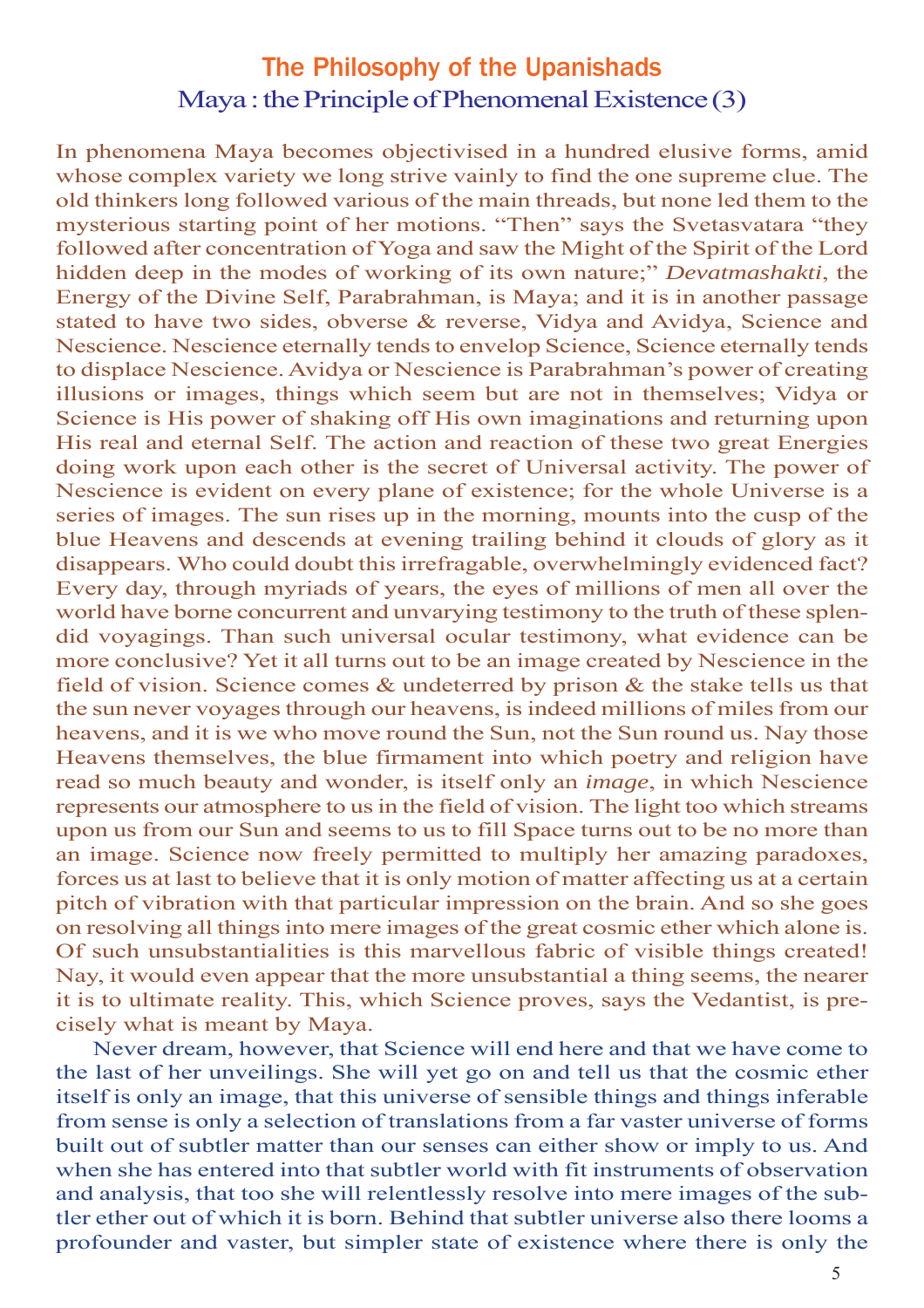undetermined universality of things as yet involved in their causes. Here Science must come to her latest dealings with matter and show us that this indeterminate universality of things is after all only an image of something in our own self. Meanwhile with that very self she is busy, continually and potently trying to persuade us that all which we believe to be ourselves, all in which our Nescience would have us contentedly dwell, is mere imagery and form. The animal in us insists that this body is the real Self and the satisfaction of its needs our primal duty; but Science (of whom Prof. Haeckel's Riddle of the Universe is not the concluding utterance) bids us beware of identifying our Self with a mere mass of primitive animal forms associated together by an aggregating nucleus of vital impulses; this surely is not the reality of Shakespeare & Newton, Buddha & St Francis! Then in those vital impulseswe seek the bedrock of our being. But these too Science resolves into a delusion or image created by Nescience; for in reality these vital impulses have no existence by themselves but are merely the link established between that material aggregation of animal forms and something within us which we call Mind. Mind too she will not permit us long to mistake for anything more than an image created by the interaction of sensations and response to sensations between the material aggregation of the body and something that governs and informs the material system. This governing power in its action upon mind reveals itself in the discriminating, selecting, ordering and purposeful entity called by Vedanta the Buddhi, of which reason is only one aspect, intellect only one image. Buddhi also turns out eventually to be no entity, only an image, and Science must end by showing us that body, vitality, mind, buddhi are all images of what Philosophy calls Ananda, the pleasure of existence or Will to live; and she reveals to us at last that although thisWill divides itself into innumerable forms which represent themselves as individual selves, yet all these are images of one great CosmicWill to live, just as allmaterial forms are merely images of one great undifferentiated Universality of cosmic matter, causal ether, if we so choose to describe it. That Will is Purusha, that Universality is Prakriti; and both are but images of Parabrahman.

So, very briefly and inadequately stated in some of its main principles, runs the Vedantic theory of Maya, for which analytic Science is, without quite knowing it, multiplying a stupendous mass of evidence. Every fresh certainty which this Science adds, swells the mass, and it is only where she is incomplete and therefore should be agnostic, that Vedanta finds no assistance from her analysis. The completion of Science means the final conquest over Nescience and the unveiling of Maya.

*– Sri Aurobindo*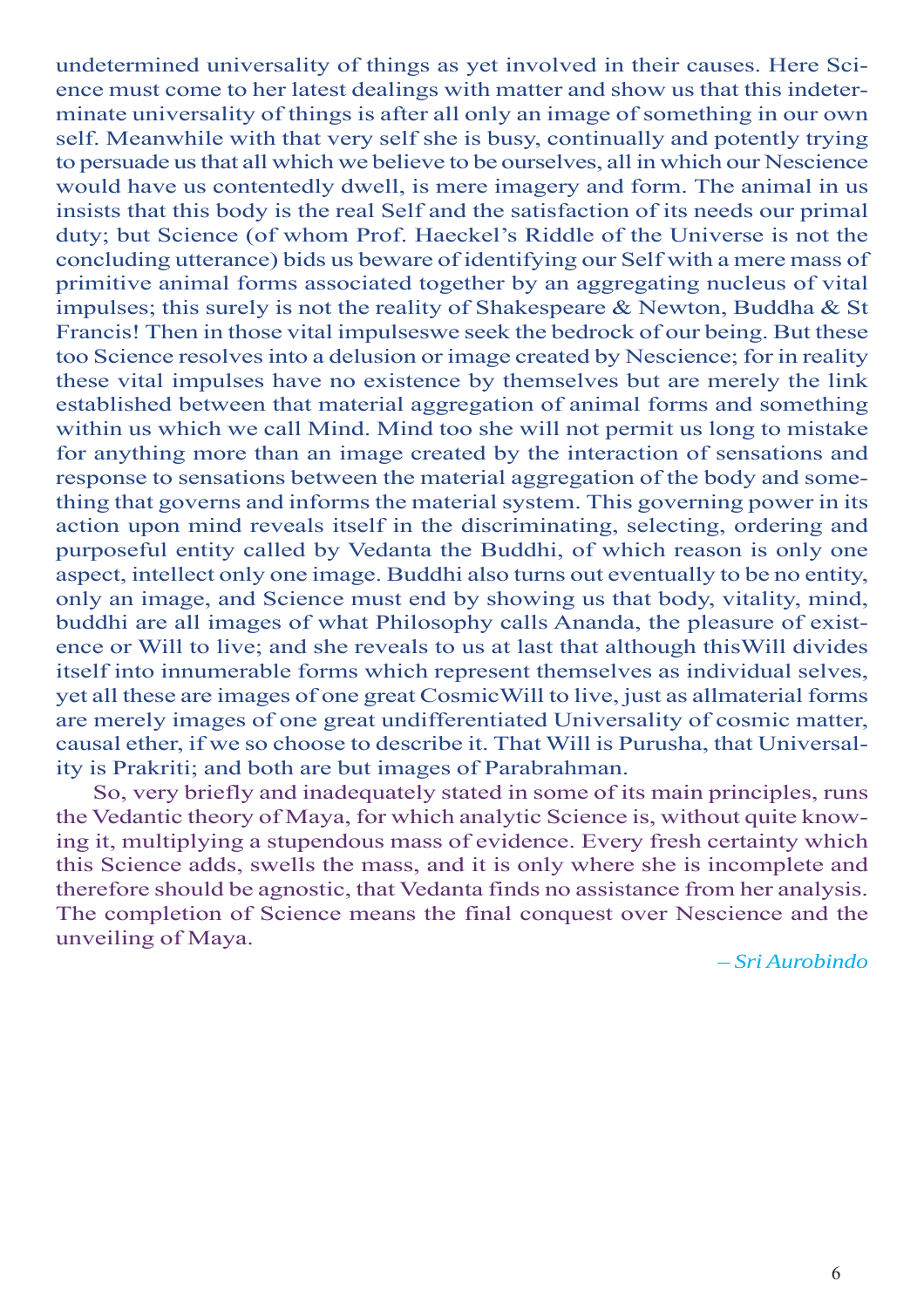## Activities during September 16 – October 15, 2021

#### GANDHI JAYANTI & THE BIRTHDAY ANNIVERSARY OF SHRI LAL BAHADUR SHASTRI, 2 OCTO-**BER 2021**

This national holiday was observed in the Ashram with a 'Grand Shramdan' early in the morning. Later in the forenoon, in a function held in the Yoga Hall, Gandhiji's favourite Bhajans, *Raghupati Raghav Raja Ram* and *Vaishnava jana to* were sung, and a video talk by Dr. Ramesh Bijlani on *The Relevance of Mahatma Gandhi* was screened. The video highlighted the fact that while the form given by Gandhiji to principles such as simplicity, swadeshi, compassion and restrained use of technology might have had only

a temporal relevance, the principles do have a perennial value, and for these Gandhiji will remain relevant all over the world in perpetuity. In further support of this was cited Sri Aurobindo's dictum that the joint verdict of time and the world is seldom wrong. The fact that Gandhiji is widely admired even after more than seven decades after his passing away, and that he continues to be an iconic figure all over the world are proof enough to the intrinsic merit of the values he stood for,





and the message his life delivered to the world.

Later in the forenoon, youngsters had fun games guided by Ms. Seema Nath, and a quiz on the life of Mahatma Gandhi conducted by Shri Mahesh Lodha. In the afternoon a movie*, Lage Raho Munnabhai*, was screened. In the evening, during the meditation period, a few inspiring anecdotes were narrated from Gandhiji's life

#### **RELEASE OFBOOKS, 5 OCTOBER 2021**

The Ashram recently published three books on Integral Education with financial support from the Seth Madanlall Palriwala Foundation (SMPF). The book release function started with devotional music by teachers of The Mother's

International School (MIS). The audience was welcomed by Ms. Vineeta Prakash, headmistress of the Primary wing of MIS. Then the books were released one by one, after a few lines had been spoken about the book.

Dr. Sachchindananda Joshi, Member-Secretary, Indira Gandhi National Centre of the



Arts (IGNCA), the Chief Guest, released the book, *Community Perspectives of Education, Health Livelihood at Talla Ramgarh, Uttarakhand*, based on the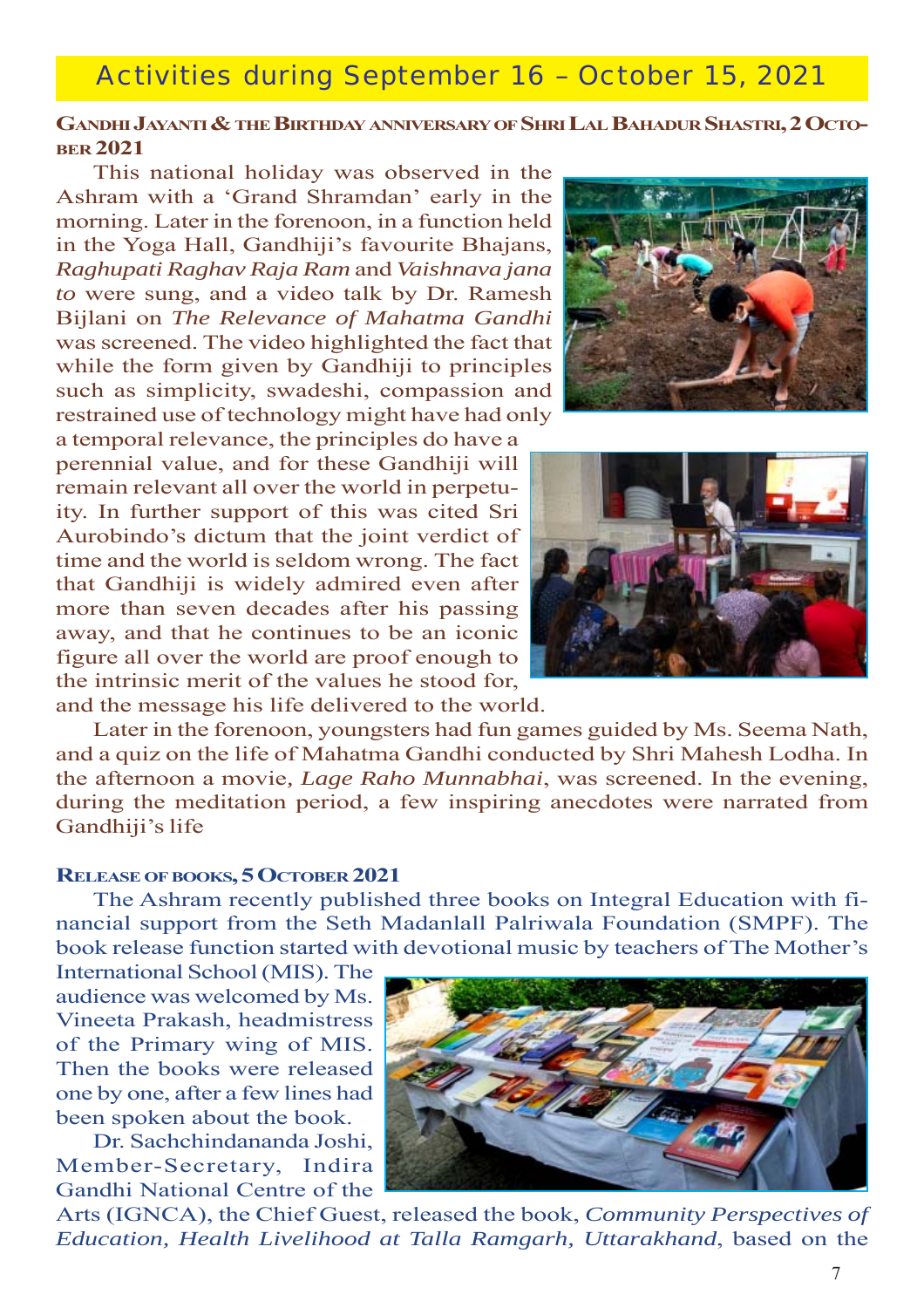grassroot-level work carried out by Dr. Anju Khanna and her co-workers in the rural area at and around Madhuban, a Himalyan Centre of Sri Aurobindo Ashram – Delhi Branch in the Kumaon Hills. The book was introduced by Ms. Anjali Capilla, a co-author of the treatise.

Dr. Jayanti Ravi, Secretary, Auroville Foundation, a guest of honour, released the book *New Pathways – Experiences and Experiments with Integral Education in a Mainstream School*. The book is based on the application of the philosophy of integral education in MIS, particularly its primary wing. The book was introduced by Ms. Shalini Sharma, a teacher in the Primary wing of MIS.

Dr. Rajni Palriwala, former Pro-



fessor of Sociology, University of Delhi, also a guest of honour, released the book, *Integral Sense and Faculty Development*. The book is based on the application of the philosophy of integral education, particularly for sensory development, in Mirambika Free Progress School (MBK). The book was introduced by Ms. Srila Basu, erstwhile Principal of MBK.

Speaking at the function, Dr. Sachchidananda Joshi laid stress on the role of parents in education of the child, and a need for developing a sense of pride in our own languages and culture. Dr. Jayanti Ravi recounted her own experiences in education, including health education, and shared her experiences in teaching the general public about the importance of the first 1,000 days in the life of a child. Dr. Rajni Palriwala expressed appreciation of the Ashram's work in the field of quality education. She also recounted the days of her youth when her uncle and father had formulated the idea of supporting education through a charitable foundation and contributed to the establishment of SMPF.

The function was graced also by the presence of Tara Didi, Ms. Sanghamitra Ghosh, erstwhile Principal of MIS, and Ms. Milan Mala Sarin, Principal of MIS, members of Ashram community, and teachers of MIS and MBK. The function concluded with a vote of thanks to the distinguished guests and the audience by Dr. Ramesh Bijlani.

#### **MUSICALOFFERING, 6 OCTOBER 2021**

Dr. Jayanti Ravi, Secretary, Auroville Foundation, besides being a scientist,



is also an accomplished musician. On a brief visit to Delhi, she stayed in the Ashram, and made a musical offering in the Meditation Hall on 6 October 2021. She started with the legendary M.S. Subbulakshmi's composition on harmony. A noteworthy feature of her program was her singing in a variety of languages, including Bangla and even Shabad in Punjabi.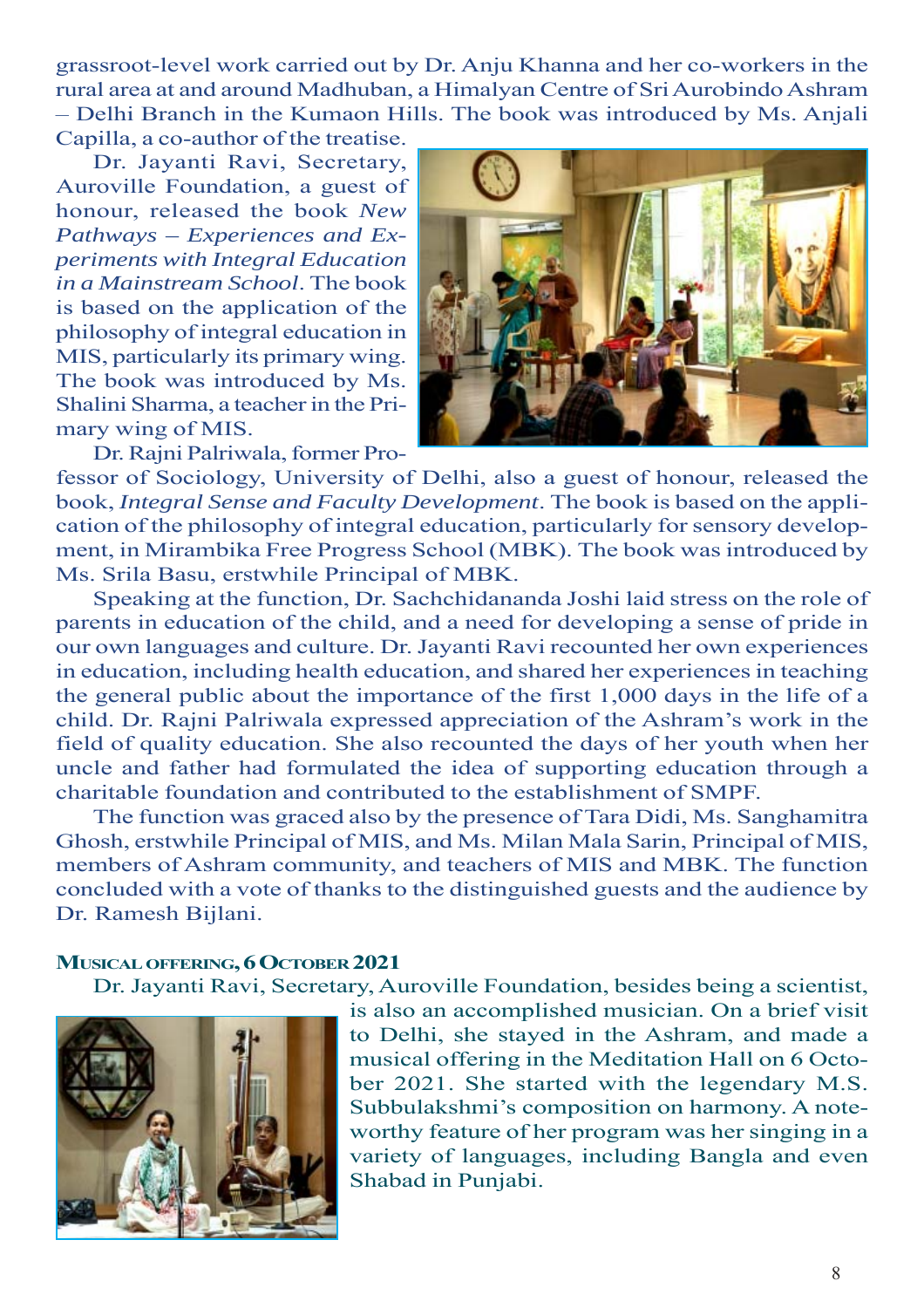#### **Prayer Meeting in memory of Lata Didi, 15 October 2021**

A prayer meeting was held in memory of Ms. Snehlata Jauhar (commonly

known as Lata Didi), who left her body on 11<sup>th</sup> October 2021 in Puducherry at the age of 89. Lata Didi was the eldest daughter of Smt. Dayawati & Shri Surendra Nath Jauhar. She left behind a long legacy of dedicated work in the service of the Mother. Lata Didi started staying at Sri Aurobindo Ashram, Pondicherry in 1944 at the tender age of 12, and studied and worked there till her last breath. Her departure for the Mother's lap was quick and

peaceful. She had a passion for learning languages and could converse in at least 14 languages. Foreigners coming to the Ashram who knew none of the many languages facilely spoken by Ashram residents, would be assisted by her during their stay. She will be long remembered as a much beloved teacher of the Sri Aurobindo International Centre of Education (the Ashram School) at Pondicherry.

The prayer meeting started with recorded devotional music in the melodious voice of late Km. Karunamayee, followed by medita-





tion with the Mother's Music in the background. Thereafter, Tara Didi read several passages from *Savitri* (Book 2, Canto 14, The World-Soul). The meeting ended with silent meditation and prayers for the departed soul.

A Reminiscence of Lata Didi (from *July 2014, Realization*) : "In the late forenoon [June 7, 2014], Prof. Manoj Das of Sri Aurobindo Ashram, Puducherry, handed over the sacred Relics [of Sri Aurobindo] to Km. Lata Jauhar (long time





Ashramite of Sri Aurobindo Ashram, Puducherry, and the eldest daughter of Late Surendra Nath Jauhar, the founder of Sri Aurobindo Ashram-Delhi Branch) who placed the Relics at their ultimate enshrinement setting in *Prabhu Sthal* (literally, Abode of the Lord) [at the Himalayan Centre of Sri Aurobindo Ashram-Delhi Branch at Madhuban, Ramgarh in the Kumaon Hills]"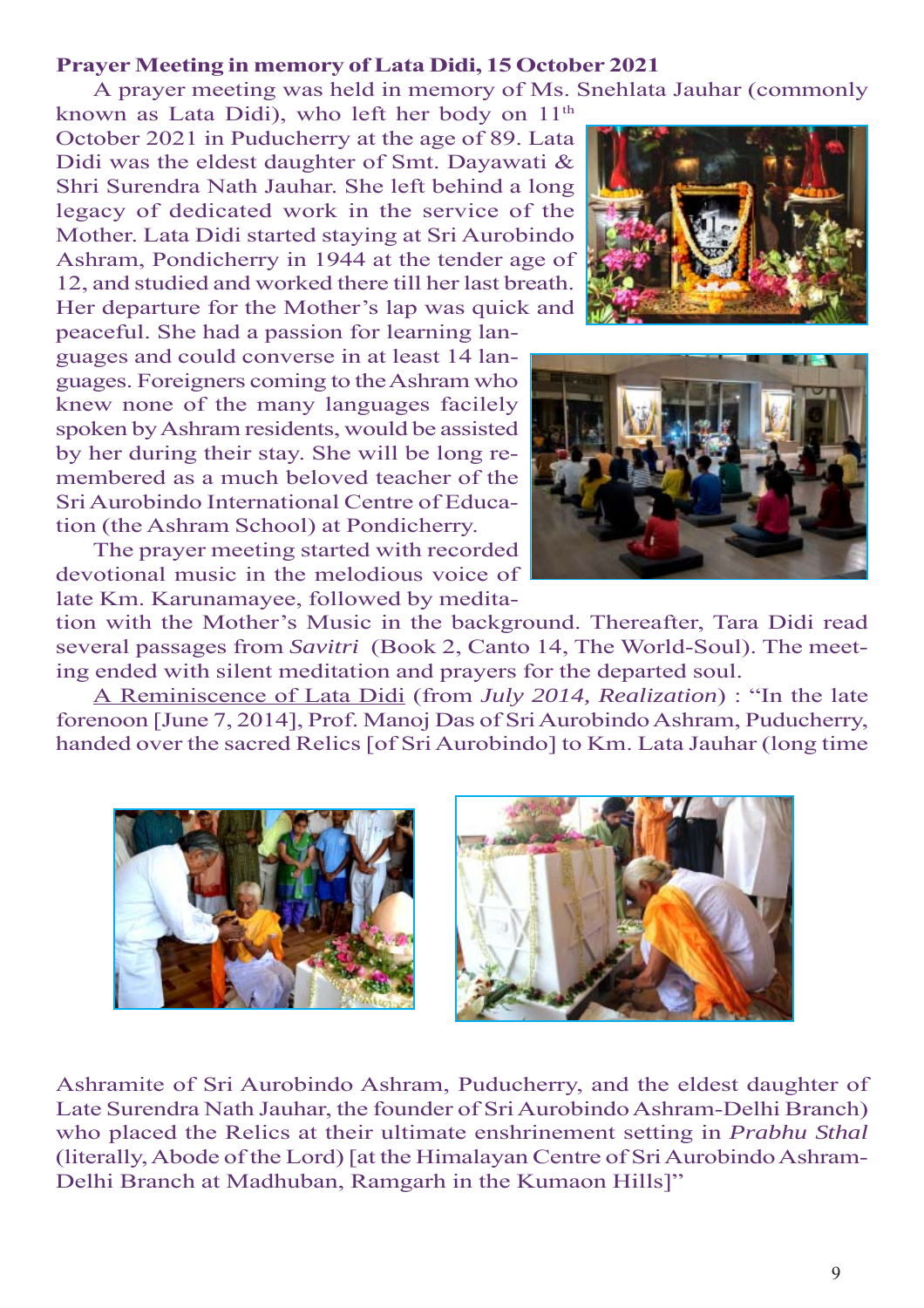#### **NEW YOUTUBE POSTINGS** : 16 September to 15 October, 2021

#### Title

श्रीअरविंद का योग। डा० आलोक पांडे श्रीअरविंद का राष्ट्रकिंता। डा**ं** सुमन कोचर *Jahee te kachu - Dohe* || Devi Karunamayee श्रीअरविंद का रचना कर्म।। डा० चरण सिंह उड जायेगा हंस अकेला श्रीअरविंद का रचना कर्म ।। डा० सुरेश चन्द्र त्यागी *Jyoon madhura madhura* || Devi Karunamayee All Seems in Vain, Yet Endless is the Game; by Ramesh Bijlain (Talk based on Sri Aurobindo's *Savitri*) हमारे भैतिक अभ्यास व भैतिक प्रकृति का रूपांतरण ।। डा० सुरेंद्र सोनी The Last Renunciation; by Mithu Pal (Talk based on the Mother's Prayer of 12 May 1914) *TuAgar Dil Mein Ek Baar Aaye*|| Sufi Ghazal|| Devi Karunamayee https://www.youtube.com/watch?v=6DXRkf-2-YE  $\ddot{\tilde{\mathbf{H}}}$  तोरे चरण ध्यान धरुं – भजन (स्वरचित) ।। डा० मिठू पाल श्रीअरविंद का रचना कर्म (भाग २) ।। डा**०** सुरेश चन्द्र त्यागी *Savitri* by Sri Aurobindo : Book I Canto V Section I बसो मोरे नैनन में नंदलाल - भजन (मीराबाई) ।। डा**०** मिठू पाल *Gulshan ki Faqat Katon se Naheen*||Sufi Ghazal||Devi Karunamayee https://www.youtube.com/watch?v=gXqjFpKJ6ng *Savitri* by Sri Aurobindo : Book I Canto V Section II

#### Link

https://www.youtube.com/watch?v=338FKM\_OdLU https://www.youtube.com/watch?v=osKw9TMUrAY https://www.youtube.com/watch?v=czvNF4hzqe0 https://www.youtube.com/watch?v=7\_QUjQhWUQg https://www.youtube.com/watch?v=7QKtS39Pft4 https://www.youtube.com/watch?v=wnb2k3jX2wE https://www.youtube.com/watch?v=4Qyi8wIxDEM https://www.youtube.com/watch?v=lT5s3GXxaqw

https://www.youtube.com/watch?v=-QOwDO2Eyms https://www.youtube.com/watch?v=9JLtyTyi6\_c

https://www.youtube.com/watch?v=8hKaCBrb-Xc https://www.youtube.com/watch?v=63V2wItLm2M https://www.youtube.com/watch?v=rdg5L09SiWY https://www.youtube.com/watch?v=i7NFASX5eFM https://www.youtube.com/watch?v=3qnw2ywGwJ8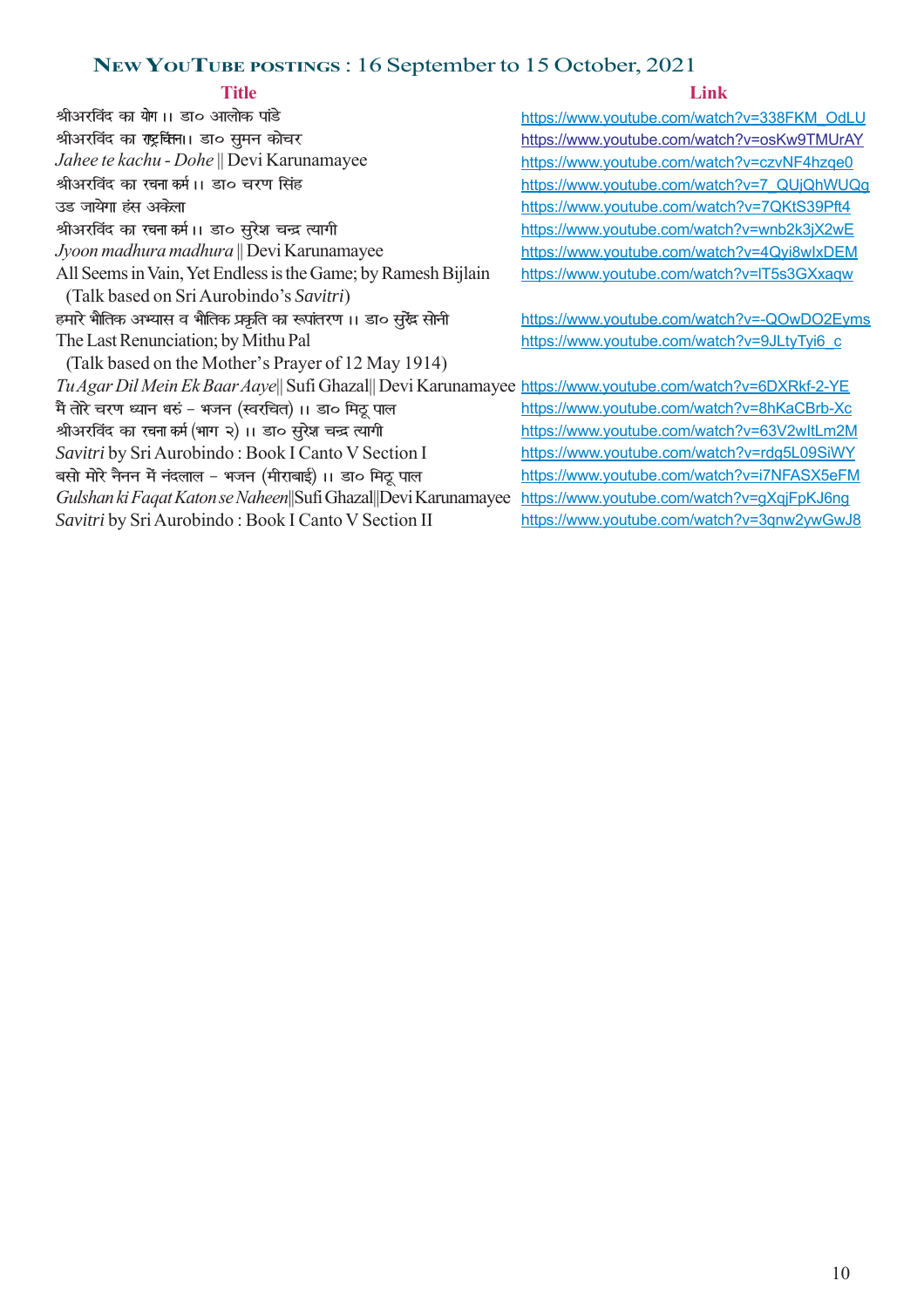## SRI AUROBINDO AND INDIA'S INDEPENDENCE SHALL INDIA BE FREE ? (4)

#### **UNITYAND BRITISH RULE**

It is a common cry in this country that we should effect the unity of its people before we try to be free. There is no cry which is more plausible, none which is more hollow. What is it that we mean when we talk of the necessity of unity? Unity does not mean uniformity and the removal of all differences. There are some people who talk as if unity in religion, for instance, could not be accomplished except by uniformity. But uniformity of religion is a psychical impossibility forbidden by the very nature of the human mind. So long as men differ in intellect, in temperament, in spiritual development, there must be different religions and different sects of the same religion. The Brahmo Samaj was set on foot in India by Rammohan Roy with the belief that this would be the one religion of India which would replace and unite the innumerable sects now dividing our spiritual consciousness. But in a short time this uniting religion was itself rent into three discordant sects, two of which show signs of internal fissure even within their narrow limits; and all these divisions rest not on anything essential but on differences of intellectual constitution, variety of temperament, divergence of the lines of spiritual development. The unity of the Hindu religion cannot be attained by the destruction of the present sects and the substitution of a religion based on the common truths of Hinduism. It can only be effected if there is, first, a common feeling that the sectarian differences are of subordinate importance compared with the community of spiritual truths and discipline as distinct from the spiritual truths and discipline of other religions, and, secondly, a common agreement in valuing and cherishing the Hindu religion in its entirety as a sacred and inalienable possession. This is what fundamentally constitutes the sentiment of unity, whether it be religious, political or social. There must be the sense of a community in something dear and precious which others do not possess; there must be an acute sense of difference from other communities which have no share in our common possession; there must be a supreme determination to cherish, assert and preserve our common possession from disparagement and destruction. But the sentiment of unity is not sufficient to create unity; we require also the practice of unity. Where the sentiment of unity exists and the practice does not, the latter can only be acquired by a common effort to accomplish one great, common and all-absorbing object.

The first question we have to answer is, — can this practical unity be accomplished by acquiescence in foreign rule? Certainly, under foreign rule a peculiar kind of uniformity of condition is attained. Brahmin and Sudra, aristocrat and peasant, Hindu and Mahomedan, all are brought to a certain level of equality by equal inferiority to the ruling class. The differences between them are trifling compared with the enormous difference between all of them and the white race at the top. But this uniformity is of no value for the purposes of national unity, except in so far as the sense of a common inferiority excites a common desire to revolt against and get rid of it. If the foreign superiority is acquiesced in, the result is that the mind becomes taken up with the minor differences and instead of getting nearer to unity disunion is exaggerated. This is precisely what has happened in India under British rule. The sentiment of unity has grown, but in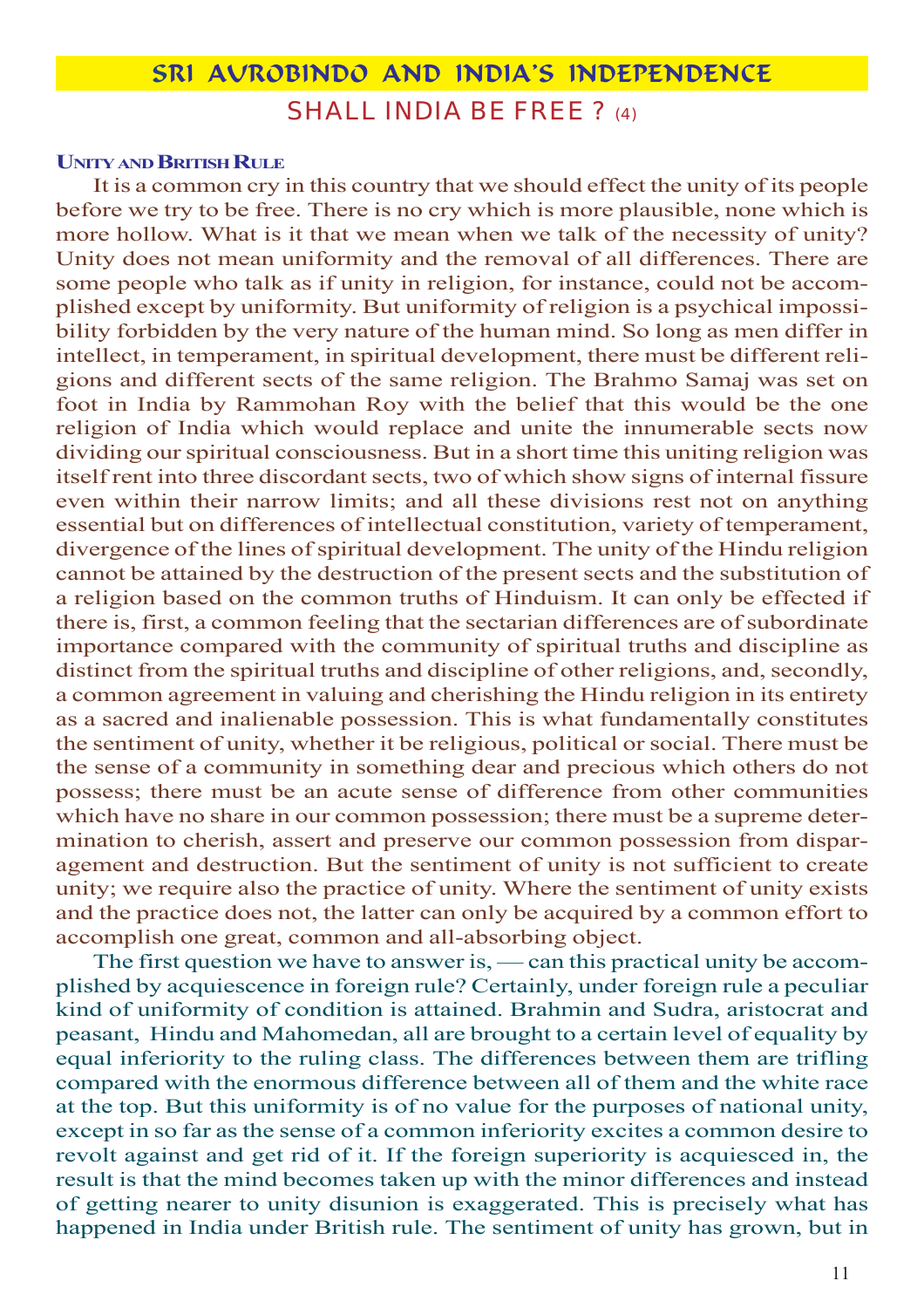practice we are both socially and politically far more disunited and disorganized than before the British occupation. In the anarchy that followed the decline of the Moghul, the struggle was between the peoples of various localities scrambling for the inheritance of Akbar and Shahjahan. This was not a vital and permanent element of disunion. But the present disorganisation is internal and therefore more likely to reach the vitals of the community.

This disorganisation is the natural and inevitable result of foreign rule. A state which is created by a common descent, real or fictitious, by a common religion or by common interests welding together into one a great number of men or group of men, is a natural organism which so long as it exists has always within it the natural power of revival and development. But as political science has pointed out, a state created by the encampment of a foreign race among a conquered population and supported in the last resort not by any section of the people but by external force, is an inorganic state. The subject population, it has been said, inevitably becomes a disorganised crowd. Consciously or unconsciously the tendency of the intruding body is to break down all the existing organs of national life and to engross all power in itself. The Moghul rule had not this tendency because it immediately naturalised itself in India. British rule has and is forced to have this tendency because it must persist in being an external and intruding presence encamped in the country and not belonging to it. It is doubtful whether there is any example in history of an alien domination which has been so monstrously ubiquitous, inquisitorial and intolerant of any centre of strength in the country other than itself as the British bureaucracy. There were three actual centres of organised strength in pre-British India, — the supreme ruler, Peshwa or Raja or Nawab reposing his strength on the Zamindars or Jagirdars; the Zamindar in his own domain reposing his strength on his retinue and tenants; and the village community independent and self-existent. The first result of the British occupation was to reduce to a nullity the supreme ruler, and this was often done, as in Bengal, by the help of the Zamindars. The next result was the disorganisation of the village community. The third was the steady breaking-up of the power of the Zamindars with the help of a new class which the foreigners created for their own purposes, — the bourgeois or middle class. Unfortunately for the British bureaucracy it had, in order to get the support and assistance of the middle class, to pamper the latter and allow it to grow into a strength and develop organs of its own, such as the Press, the Bar, the University, the Municipalities, District Boards, etc. Finally, the situation with which British statesmen had to deal was this: —the natural sovereigns of the land helpless and disorganised, the landed aristocracy helpless and disorganised, the peasantry helpless and disorganised, but a middle class growing in strength, pretensions and organisation. British statesmanship, following the instinctive and inevitable trend of an alien domination, set about breaking down the power it had established in order to de- stroy the sole remaining centre of national strength and possible revival. If this could be done, if the middle class could be either tamed, bribed or limited in its expansion, the disorganisation would be complete. Nothing would be left of the people of India except a disorganised crowd with no centre of strength or means of resistance.

It was in Bengal that the middle class was most developed and self-conscious; and it was in Bengal therefore that a quick succession of shrewd and dangerous blows was dealt at the once useful but now obnoxious class. The last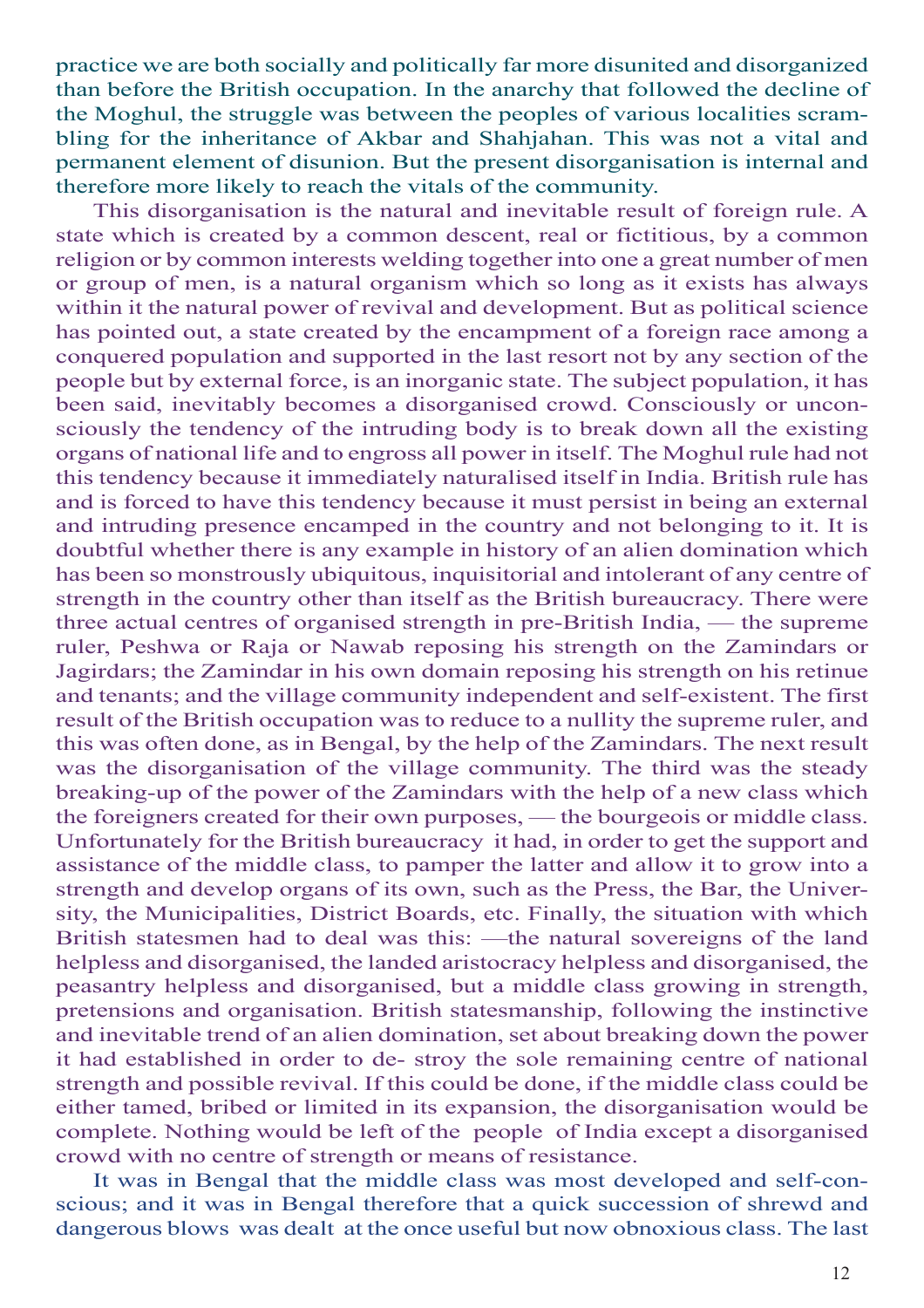effort to bribe it into quietude was the administration of Lord Ripon. It was now sought to cripple the organs through which this strength was beginning slowly to feel and develop its organic life. The Press was intimidated, the Municipalities officialised, the University officialised and its expansion limited. Finally the Partition sought with one blow to kill the poor remnants of the Zamindar's power and influence and to weaken the middle class of Bengal by dividing it. The suppression of the middle class was the recognised policy of Lord Curzon. After Mr. Morley came to power, it was, we believe, intended to recognise and officialise the Congress itself if possible. Even now it is quite conceivable, in view of the upheaval in Bengal and the Punjab, that an expanded Legislature with the appearance of a representative body but the reality of official control, may be given, not as a concession but as a tactical move. The organs of middle-class political life can only be dangerous so long as they are independent. By taking away their independence they become fresh sources of strength for the Government, — of weakness for the class which strives to find in them its growth and self-expression.

The Partition opened the eyes of the threatened class to the nature of the attack that was being made on it; and the result was a widespread and passionate revolt which has now spread from Bengal to the Punjab and threatens to break out all over India. The struggle is now a struggle for life and death. If the bureaucracy conquers, the middle class will be broken, shattered, perhaps blotted out of existence; if the middle class conquers, the bureaucracy are not for long in the land. Everything depends on the success or failure of the middle class in getting the people to follow it for a common salvation. They may get this support by taking their natural place as awakeners and leaders of the nation; they may get it by the energy and success with which they wage their battle with the bureaucracy. In Eastern Bengal, for instance, the aid of a few Mahomedan aristocrats has enabled the bureaucracy to turn a large section of the Mahomedan masses against the Hindu middle class; and the educated community is fighting with its back to the wall for its very existence. If it succeeds under such desperate circumstances, even the Mahomedan masses will eventually follow its leading. This process of political disorganisation is not so much a deliberate policy on the part of the foreign bureaucracy, as an instinctive action which it can no more help than the sea can help flowing. The dissolution of the subject organisation into a disorganised crowd is the inevitable working of an alien despotism.

Bande Mataram May 2, 1907 – *Sri Aurobindo*